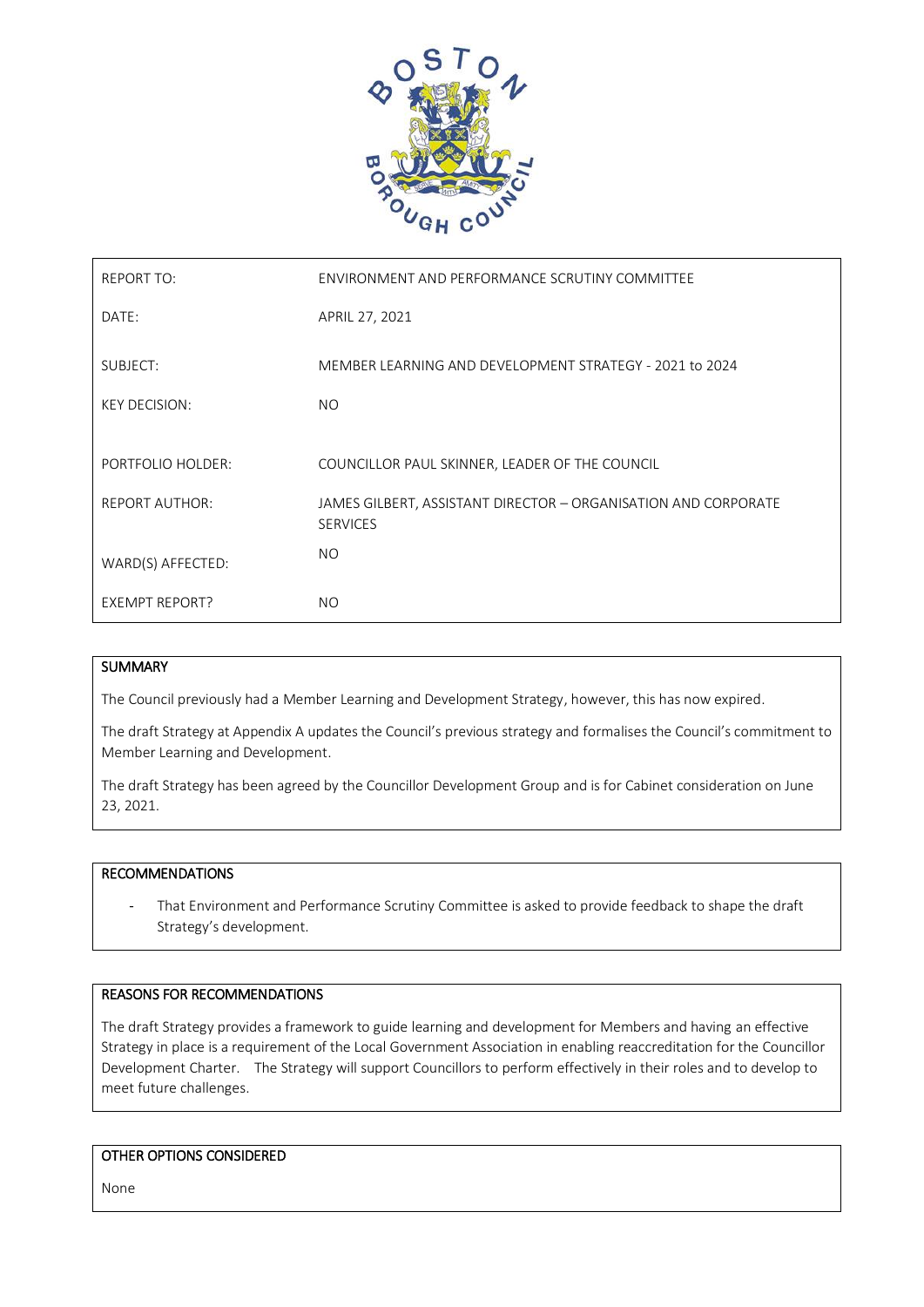#### REPORT

- 1. The draft Learning and Development Strategy at Appendix A provides a framework within which to deliver learning and development activities for Boston Borough Councillors and updates the previous Strategy, which has now expired.
- 2. The Strategy document, which was supported by the Councillor Development Group on March 10, 2021, sets out the Council's commitment to Member development, as well as roles and responsibilities and how development undertaken will be evaluated.
- 3. As well as being an important document to guide Member development, in 2022 the Council will be seeking reaccreditation for the Local Government Association's Councillor Development Charter and having an up to date Strategy in place is a requirement of that process.

#### FINANCIAL IMPLICATIONS

The Strategy itself doesn't come with a resource requirement. The Council has a dedicated Learning and Development Budget for Councillors of £8k that is allocated via the Councillor Development Group.

## LEGAL IMPLICATIONS

None

### CLIMATE CHANGE AND ENVIRONMENTAL IMPLICATIONS

None

### EQUALITY AND SAFEGUARDING IMPLICATIONS

None

### OTHER IMPLICATIONS

None

### **CONSULTATION**

The draft Strategy was considered and supported by the Councillor Development Group on March 10, 2021.